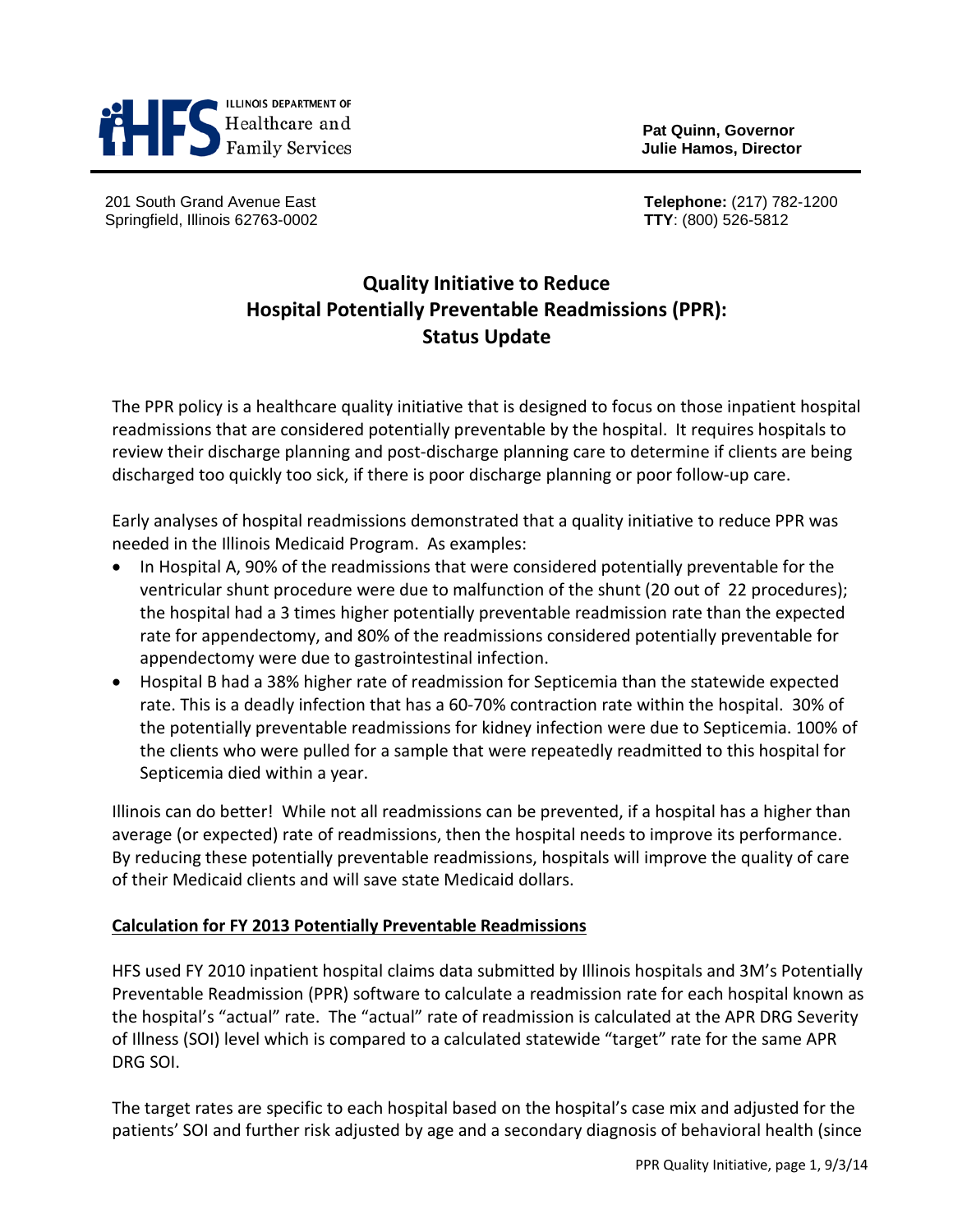a patient with a secondary diagnosis of BH is expected to have a higher rate of readmission). Both rates are rolled into an aggregate to determine an overall rate that measures the hospital's potentially preventable readmission performance. The readmissions data is a compilation of all IL hospitals' Medical Assistance claims data submitted to HFS on an annual basis.

Although the goal is to see overall hospital readmissions decrease, each hospital is responsible for its own performance. Each hospital is unique to the clients it serves and therefore the measurement of readmission is specific to that hospital. As HFS is not able to predict how a hospital will perform in a prospective year, historic data is used to set the hospital's "actual" and "target" PPR rates to evaluate a hospital's readmission performance. This use of historic data is consistent with any rate setting or payment methodology (e.g. hospital assessments, supplemental payments).

FY 2010 was the most current, fully adjudicated data available at the time of implementation and therefore is the base year. A trending analysis was done on 2009, 2010 and eleven months of 2011 which showed a consistent PPR rate across all three years. HFS then calculated a payment reduction for each hospital where the hospital's actual PPR rate exceeded its target PPR rate based on the excess number of PPR chains above the target, multiplied by the average cost of PPRs for that hospital.

## **PPR Policy for FY 2013**

The SMART Act provided that in the instance on readmissions, hospital expenditures would be reduced by a minimum of \$40M by June 30, 2013. However, the hospital community – through the Illinois Hospital Association and the Safety Net Hospital Association -- argued that the \$40M reduction goal was intended to include cost avoidance. That meant that the hospitals could reduce some or all of their monetary penalties (or reductions in payment) due to excess readmissions, by changing their policies and procedures in order to decrease the number of potentially preventable readmissions.

Through extensive negotiations, HFS and the hospital community agreed to change the initial PPR policy that would have reduced hospital inpatient expenditures for hospitals above their target by the full payment reduction amount. Instead, HFS would only reduce hospital inpatient expenditures by 25% (of the \$40M) of the payment reduction owed. Hospitals would have the remainder of FY 2013 to review their hospital specific reports and their hospital specific data files to address the excessive readmissions and therefore attempt to cost-avoid the remaining amount owed to HFS (75% of the \$40M).

# **Calculation for FY 2013 Cost Avoidance**

Since FY 2010 data was used to set the prospective FY2013 PPR rates, the cost avoidance was calculated by waiting until the close of FY2013 after all hospital inpatient claims had been submitted to HFS (after Jan. 1, 2014), then running the FY2013 inpatient claims data through the same version of the PPR software and comparing the base year (FY10) to FY13, adjusting for hospital volume and case mix. An example of the calculation is available for review. For those hospitals that were able to reduce their PPR rate and the average cost per PPR chain, then that amount was considered a cost avoidance and was deducted from the remaining payment reduction